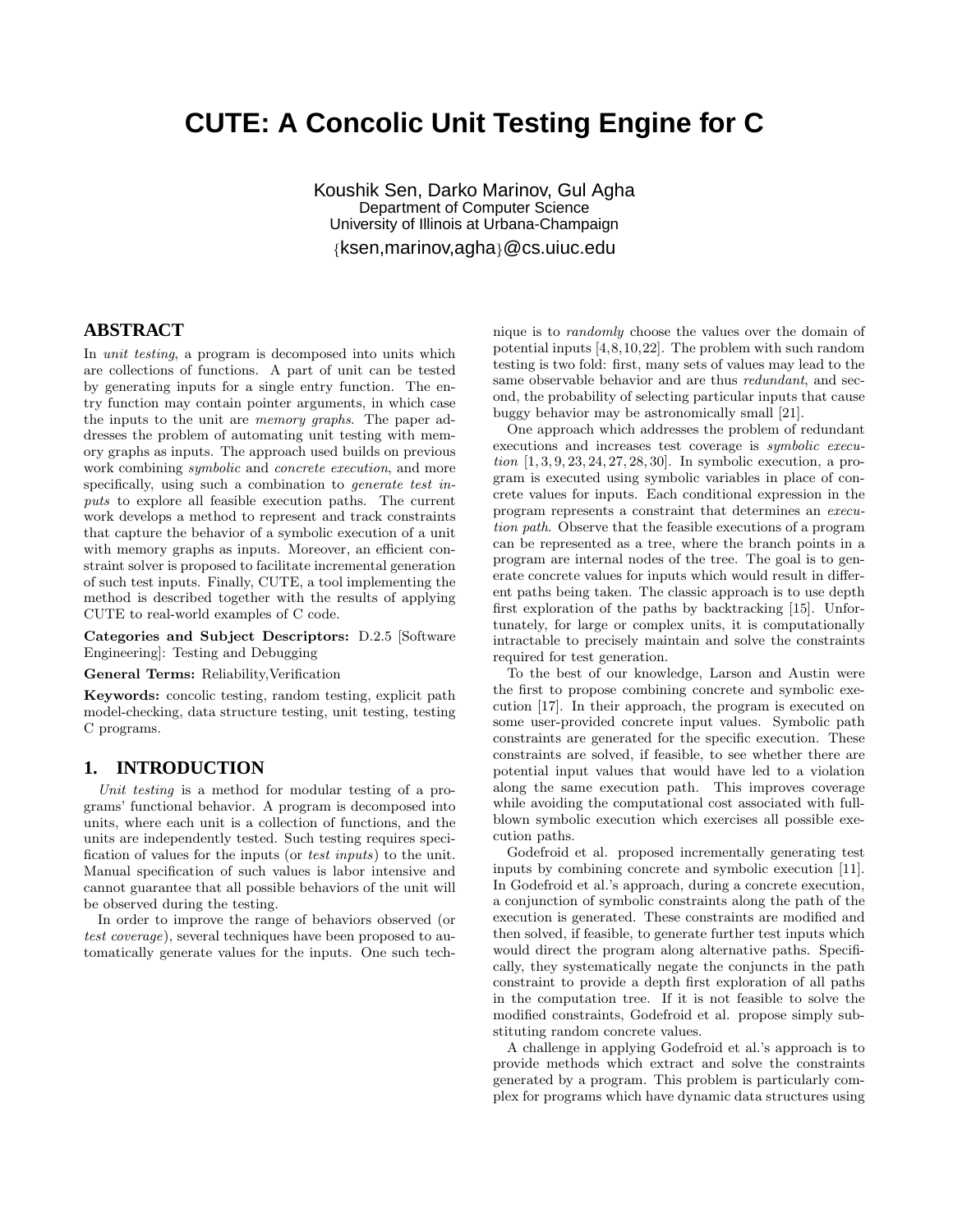pointer operations. For example, pointers may have aliases. Because alias analysis may only be approximate in the presence of pointer arithmetic, using symbolic values to precisely track such pointers may result in constraints whose satisfaction is undecidable. This makes the generation of test inputs by solving such constraints infeasible. In this paper, we provide a method for representing and solving approximate pointer constraints to generate test inputs. Our method is thus applicable to a broad class of sequential programs.

The key idea of our method is to represent inputs for the unit under test using a logical input map that represents all inputs, including (finite) memory graphs, as a collection of scalar symbolic variables and then to build constraints on these inputs by symbolically executing the code under test.

We first instrument the code being tested by inserting function calls which perform symbolic execution. We then repeatedly run the instrumented code as follows. The logical input map  $\mathcal I$  is used to generate concrete memory input graphs for the program and two symbolic states, one for pointer values and one for primitive values. The code is run concretely on the concrete input graph and symbolically on the symbolic states, collecting constraints (in terms of the symbolic variables in the symbolic state) that characterize the set of inputs that would (likely) take the same execution path as the current execution path. As in [11], one of the collected constraints is negated. The resulting constraint system is solved to obtain a new logical input map  $\mathcal{I}'$  that is similar to  $\mathcal I$  but (likely) leads the execution through a different path. We then set  $\mathcal{I} = \mathcal{I}'$  and repeat the process. Since the goal of this testing approach is to explore feasible execution paths as much as possible, it can be seen as Explicit Path Model-Checking.

An important contribution of our work is separating pointer constraints from integer constraints and keeping the pointer constraints simple to make our symbolic execution light-weight and our constraint solving procedure not only tractable but also efficient. The pointer constraints are conceptually simplified using the logical input map to replace complex symbolic expressions involving pointers with simple symbolic pointer variables (while maintaining the precise pointer relations in the logical input map). For example, if p is an input pointer to a struct with a field f, then a constraint on  $p\rightarrow f$  will be simplified to a constraint on  $f_0$ , where  $f_0$  is the symbolic variable corresponding to the input value p->f. Although this simplification introduces some approximations that do not precisely capture all executions, it results in simple pointer constraints of the form  $x = y$  or  $x \neq y$ , where x and y are either symbolic pointer variables or the constant NULL. These constraints can be efficiently solved, and the approximations seem to suffice in practice.

We implemented our method in a tool called CUTE (Concolic Unit Testing Engine, where Concolic stands) for cooperative Concrete and symbolic execution). CUTE is available at http://osl.cs.uiuc.edu/~ksen/cute/. CUTE implements a solver for both arithmetic and pointer constraints to incrementally generate test inputs. The solver exploits the domain of this particular problem to implement three novel optimizations which help to improve the testing time by several orders of magnitude. Our experimental results confirm that CUTE can efficiently explore paths in C code, achieving high branch coverage and detecting bugs. In particular, it exposed software bugs that result in assertion violations, segmentation faults, or infinite loops.



Figure 1: Example C code and inputs that CUTE generates for testing the function testme

This paper presents two case studies of testing code using CUTE. The first study involves the C code of the CUTE tool itself. The second case study found two previously unknown errors (a segmentation fault and an infinite loop) in SGLIB [25], a popular C data structure library used in a commercial tool. We reported the SGLIB errors to the SGLIB developers who fixed them in the next release.

# **2. EXAMPLE**

We use a simple example to illustrate how CUTE performs testing. Consider the C function testme shown in Figure 1. This function has an error that can be reached given some specific values of the input. In a narrow sense, the input to testme consists of the values of the arguments p and x. However, p is a pointer, and thus the input includes the memory graph reachable from that pointer. In this example, the graph is a list of cell allocation units.

For the example function testme, CUTE first nonrandomly generates NULL for p and randomly generates 236 for x, respectively. Figure 1 shows this input to testme. As a result, the first execution of testme takes the then branch of the first if statement and the else branch of the second if. Let  $p_0$  and  $x_0$  be the symbolic variables representing the values of p and x, respectively, at the beginning of the execution. CUTE collects the constraints from the predicates of the branches executed in this path:  $x_0 > 0$  (for the then branch of the first if) and  $p_0 = \text{NULL}$  (for the else branch of the second if). The predicate sequence  $\langle x_0 > 0, p_0 = \text{NULL} \rangle$ is called a path constraint.

CUTE next solves the path constraint  $\langle x_0 \rangle > 0, p_0 \neq$ NULL), obtained by negating the last predicate, to drive the next execution along an alternative path. The solution that CUTE proposes is  $\{p_0 \mapsto \text{non-NULL}, x_0 \mapsto 236\},\$ which requires that CUTE make p point to an allocated cell that introduces two new components, p->v and p->next, to the reachable graph. Accordingly, CUTE randomly generates 634 for p->v and non-randomly generates NULL for p->next, respectively, for the next execution. In the second execution, testme takes the then branch of the first and the second if and the else branch of the third if. For this execution, CUTE generates the path constraint  $\langle x_0 \rangle > 0, p_0 \neq \text{NULL}, 2 \cdot x_0 + 1 \neq v_0 \rangle$ , where  $p_0, v_0, n_0$ , and  $x_0$  are the symbolic values of p, p- $\nu$ , p- $\nu$ , and x, respectively. Note that CUTE computes the expression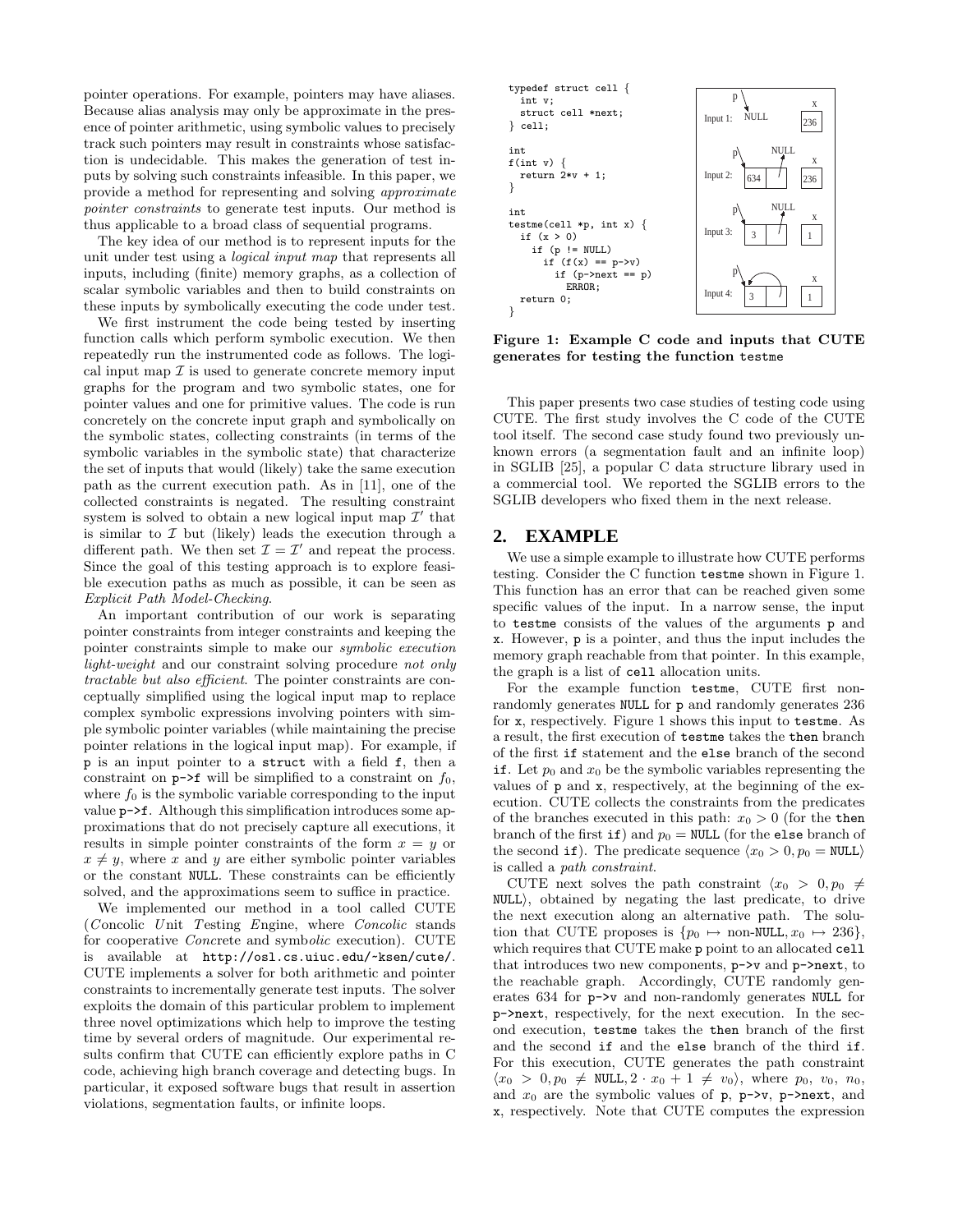$2 \cdot x_0 + 1$  (corresponding to the execution of f) through an inter-procedural, dynamic tracing of symbolic expressions.

CUTE next solves the path constraint  $\langle x_0 \rangle > 0, p_0 \neq$ NULL,  $2 \cdot x_0 + 1 = v_0$ , obtained by negating the last predicate and generates Input 3 from Figure 1 for the next execution. Note that the specific value of  $x_0$  has changed, but it remains in the same equivalence class with respect to the predicate where it appears, namely  $x_0 > 0$ . On Input 3, testme takes the then branch of the first three if statements and the else branch of the fourth if. CUTE generates the path constraint  $\langle x_0 \rangle 0, p_0 \neq \text{NULL}, 2 \cdot x_0 + 1 = v_0, p_0 \neq n_0$ . This path constraint includes dynamically obtained constraints on pointers. CUTE handles constraints on pointers but requires no static alias analysis. To drive the program along an alternative path in the next execution, CUTE solves the constraints  $\langle x_0 \rangle 0$ ,  $p_0 \neq \text{NULL}, 2 \cdot x_0 + 1 = v_0, p_0 = n_0$  and generates Input 4 from Figure 1. On this input, the fourth execution of testme reveals the error in the code.

# **3. CUTE**

We first define the input logical input map that CUTE uses to represent inputs. We also introduce program units of a simple C-like language  $(cf. [20])$ . We present how CUTE instruments programs and performs concolic execution. We then describe how CUTE solves the constraints after every execution. We next present how CUTE handles complex data structures. We finally discuss the approximations that CUTE uses for pointer constraints.

To explore execution paths, CUTE first instruments the code under test. CUTE then builds a *logical input map*  $\mathcal I$  for the code under test. Such a logical input map can represent a memory graph in a symbolic way. CUTE then repeatedly runs the instrumented code as follows:

- 1. It uses the logical input map  $\mathcal I$  to generate a concrete input memory graph for the program and two symbolic states, one for pointer values and another for primitive values.
- 2. It runs the code on the concrete input graph, collecting constraints (in terms of the symbolic values in the symbolic state) that characterize the set of inputs that would take the same execution path as the current execution path.
- 3. It negates one of the collected constraints and solves the resulting constraint system to obtain a new logical input map  $\overline{\mathcal{I}}'$  that is similar to  $\mathcal I$  but (likely) leads the execution through a different path. It then sets  $\mathcal{I} = \mathcal{I}'$ and repeats the process.

Conceptually, CUTE executes the code under test both concretely and symbolically at the same time. The actual CUTE implementation first instruments the source code under test, adding functions that perform the symbolic execution. CUTE then repeatedly executes the instrumented code only concretely.

# **3.1 Logical Input Map**

CUTE keeps track of input memory graphs as a logical input map  $\mathcal I$  that maps logical addresses to values that are either logical addresses or primitive values. This map symbolically represents the input memory graph at the beginning of an execution. The reason that CUTE introduces logical addresses is that actual concrete addresses of dynamically allocated cells may change in different executions. Also, the concrete addresses themselves are not necessary to represent memory graphs; it suffices to know how the cells are connected. Finally, CUTE attempts to make consecutive inputs similar, and this can be done with logical addresses. If CUTE used the actual physical addresses, it would depend on malloc and free (to return the same addresses) and more importantly, it would need to handle destructive updates of the input by the code under test: after CUTE generates one input, the code changes it, and CUTE would need to know what changed to reconstruct the next input.

Let  $\mathbb N$  be the set of natural numbers and  $\mathbb V$  be the set of all primitive values. Then,  $\mathcal{I}: \mathbb{N} \to \mathbb{N} \cup \mathbb{V}$ . The values in the domain and the range of  $\mathcal I$  belonging to the set  $\mathbb N$ represents the logical addresses. We also assume that each logical address  $l \in \mathbb{N}$  has a type associated with it. A type can be  $T * (a$  pointer of type  $T)$  (where  $T$  can be primitive type or struct type) or  $T_p$  (a primitive type). The function  $typeOf(l)$  returns this type. Let the function  $sizeOf(T)$  returns the number of memory cells that an object of type T uses. If  $typeOf(l)$  is T  $*$  and  $\mathcal{I}(l) \neq \text{NULL}$ , then the sequence  $\mathcal{I}(v), \ldots, \mathcal{I}(v+n-1)$  stores the value of the object pointed by the logical address l (each element in the sequence represents the content of each cell of the object in order), where  $v = \mathcal{I}(l)$  and  $n = sizeOf(\mathcal{T})$ . This representation of a logical input map essentially gives a simple way to serialize a memory graph.

We illustrate logical inputs on an example. Recall the example Input 3 from Figure 1. CUTE represents this input with the following logical input:  $\langle 3, 1, 3, 0 \rangle$ , where logical addresses range from 1 to 4. The first value 3 corresponds to the value of p: it points to the location with logical address 3. The second value 1 corresponds to x. The third value corresponds to  $p\rightarrow v$  and the fourth to  $p\rightarrow$ next (0 represents NULL). This logical input encodes a set of concrete inputs that have the same underlying graph but reside at different concrete addresses. Similarly, the logical input map for Input 4 from Figure 1 is  $\langle 3, 1, 3, 3 \rangle$ .

# **3.2 Units and Program Model**

A unit under test can have several functions. CUTE requires the user to select one of them as the entry function for which CUTE generates inputs. This function in turn can call other functions in the unit as well as functions that are not in the unit (e.g., library functions). The entry function takes as input a memory graph, a set of all memory locations reachable from the input pointers. We assume that the unit operates only on this input, i.e., the unit has no external functions (that would, for example, simulate an interactive input from the user or file reading). However, a program can allocate additional memory, and the execution then operates on some locations that were not reachable in the initial state. Given an entry function, CUTE generates a main function that first initializes all the arguments of the function by calling the primitive function  $input()$  (described next) and then calls the entry function with these arguments. The unit along with the main function forms a closed program that CUTE instruments and tests.

We describe how CUTE works for a simple C-like language shown in Figure 2. START represents the first statement of a program under test. Each statement has an optional label. The program can get input using the expression  $input()$ . For simplicity of description, we assume that a program gets all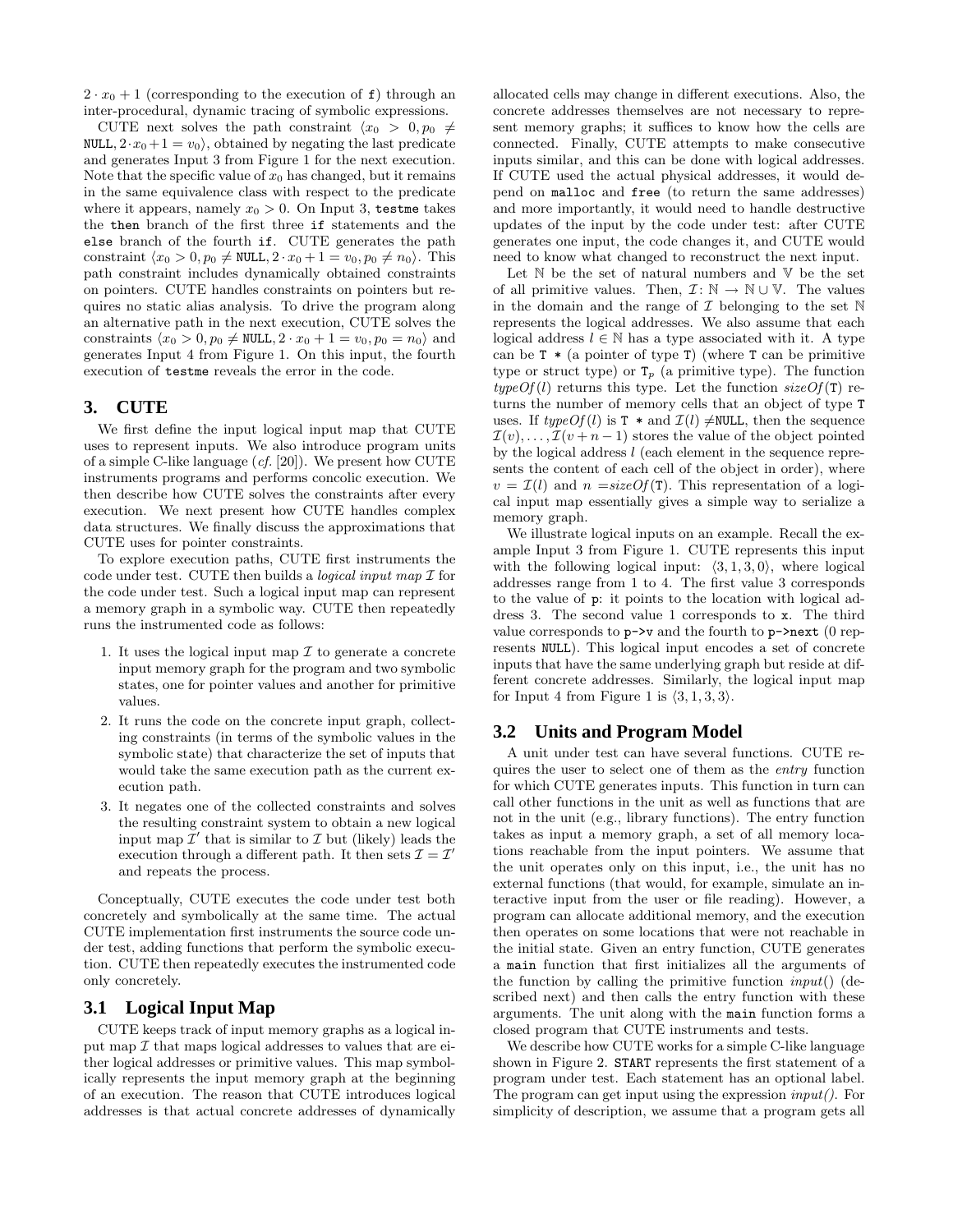```
P ::= \textit{Stmt}^* \quad \textit{Stmt} ::= [l: | S]S ::= \overline{lhs} \leftarrow e | \text{ if } p \text{ goto } l' | \text{ START} | \text{HALT} | \text{ERROR}\ln s ::= v \mid *ve ::= v | \&v | *v | c | v op v | input()where op \in \{+, -, /, *, \%, \ldots\},\v is a variable, c is a constant
p ::= v = v | v \neq v | v < v | v \leq v | v \geq v | v > v
```
Figure 2: Syntax of a simple C-like language

the inputs at the beginning of an execution and the number of inputs is fixed. CUTE uses the CIL framework [20] to convert more complex statements (with no function calls) into this simplified form by introducing temporary variables. For example, CIL converts  $**v = 3$  into  $t1 = *v$ ;  $*t1 =$ 3 and  $p[i] = q[j]$  into  $t1 = q+j$ ;  $t2 = p+i$ ;  $*t2 = *t1$ . Details of handling of function calls using a symbolic stack are discussed in Section 4.

The C expression &v denotes the address of the variable v, and ∗v denotes the value of the address stored in v. In concrete state, each address stores a value that either is primitive or represents another memory address (pointer).

## **3.3 Instrumentation**

To test a program P, CUTE tries to explore all execution paths of P. To explore all paths, CUTE first instruments the program under test. Then, it repeatedly runs the instrumented program  $P$  as follows:

```
/ input: P is the instrumented program to test
            depth is the depth of bounded DFS
\hat{r}un_CUTE(\hat{P}, depth)\mathcal{I} = [ \ ]: h = (number of arguments in P) + 1;\textit{compiled}=\textbf{false}; \textit{branch\_hist}=\text{[ } ];
  while not completed
     execute P
```
Before starting the execution loop, CUTE initializes the logical input map  $\mathcal I$  to an empty map and the variable h representing the next available logical address to the number of arguments to the instrumented program plus one. (CUTE gives a logical address to each argument at the very beginning.) The integer variable depth specifies the depth in the bounded DFS described in Section 3.4.

Figure 3 shows the code that CUTE adds during instrumentation. The expressions enclosed in double quotes  $($ "e") represent syntactic objects. We describe the instrumentation for function calls in Section 4. In the following section, we describe the various global variables and procedures that CUTE inserts.

# **3.4 Concolic Execution**

Recall that a program instrumented by CUTE runs concretely and at the same time performs symbolic computation through the instrumented function calls. The symbolic execution follows the path taken by the concrete execution and replaces with the concrete value any symbolic expression that cannot be handled by our constraint solver.

An instrumented program maintains at the runtime two symbolic states  $A$  and  $P$ , where  $A$  maps memory locations to symbolic arithmetic expressions, and  $P$  maps memory locations to symbolic pointer expressions. The symbolic arithmetic expressions in CUTE are linear, i.e. of the form

| Before Instrumentation       | After Instrumentation                              |  |  |  |  |
|------------------------------|----------------------------------------------------|--|--|--|--|
| // program start             | qlobal vars $A = \overline{P} = path_c = M = []$ ; |  |  |  |  |
| <b>START</b>                 | qlobal vars $i = inputNumber = 0$ ;                |  |  |  |  |
|                              | <b>START</b>                                       |  |  |  |  |
| // inputs                    | $inputNumber = inputNumber + 1;$                   |  |  |  |  |
| $v \leftarrow input();$      | $initInput(\&v, inputNumber);$                     |  |  |  |  |
| $//$ inputs                  | $inputNumber = inputNumber + 1;$                   |  |  |  |  |
| $\ast v \leftarrow input($ : | initInput(v, inputNumber);                         |  |  |  |  |
| $//$ assignment              | $execute\_symbol(c(\&v, "e");$                     |  |  |  |  |
| $v \leftarrow e$ ;           | $v \leftarrow e$                                   |  |  |  |  |
| // assignment                | $execute\_symbol(c, "e");$                         |  |  |  |  |
| $* v \leftarrow e$           | $* v \leftarrow e$                                 |  |  |  |  |
| // conditional               | $evaluate\_predicate("p", p);$                     |  |  |  |  |
| if $(p)$ goto $l$            | if $(p)$ goto $l$                                  |  |  |  |  |
| $//$ normal termination      | $solve\_constraint$ :                              |  |  |  |  |
| HAL.T                        | HALT;                                              |  |  |  |  |
| program error                | print "Found Error"                                |  |  |  |  |
| ERROR.                       | ERROR:                                             |  |  |  |  |

Figure 3: Code that CUTE's instrumentation adds

 $a_1x_1+\ldots+a_nx_n+c$ , where  $n\geq 1$ , each  $x_i$  is a symbolic variable, each  $a_i$  is an integer constant, and c is an integer constant. Note that  $n$  must be greater than 0. Otherwise, the expression is a constant, and CUTE does not keep constant expressions in  $A$ , because it keeps  $A$  small: if a symbolic expression is constant, its value can be obtained from the concrete state. The arithmetic constraints are of the form  $a_1x_1 + \ldots + a_nx_n + c \bowtie 0$ , where  $\bowtie \in \{ \langle \rangle, \langle \rangle, \langle \rangle, =, \neq \}.$ The pointer expressions are simpler: each is of the form  $x_p$ , where  $x_p$  is a symbolic variable, or the constant NULL. The pointer constraints are of the form  $x \cong y$  or  $x \cong$  NULL, where  $\cong \in \{=, \neq\}.$ 

Given any map M (e.g., A or P), we use  $\mathcal{M}' = \mathcal{M}[m \mapsto$  $v$  to denote the map that is the same as  $\mathcal M$  except that  $\mathcal{M}'(m) = v$ . We use  $\mathcal{M}' = \mathcal{M} - m$  to denote the map that is the same as M except that  $\mathcal{M}'(m)$  is undefined. We say  $m \in domain(\mathcal{M})$  if  $\mathcal{M}(m)$  is defined.

## *Input Initialization using Logical Input Map*

Figure 4 shows the procedure  $initInput(m, l)$  that uses the logical input map  $\mathcal I$  to initialize the memory location  $m$ , to update the symbolic states  $A$  and  $P$ , and to update the input map  $\mathcal I$  with new mappings.

M maps logical addresses to physical addresses of memory cells already allocated in an execution, and  $malloc(n)$ allocates  $n$  fresh cells for an object of size  $n$  and returns the addresses of these cells as a sequence. The global variable h keeps track of the next unused logical address available for a newly allocated object.

For a logical address l passed as an argument to initInput,  $\mathcal{I}(l)$  can be undefined in two cases: (1) in the first execution when  $\mathcal I$  is the empty map, and (2) when l is some logical address that got allocated in the process of initialization. If  $\mathcal{I}(l)$  is undefined and if  $typeOf(l)$  is not a pointer, then the content of the memory is initialized randomly; otherwise, if the  $typeOf(l)$  is a pointer, then the contents of l and  $m$  are both initialized to NULL. Note that CUTE does not attempt to generate random pointer graphs but assigns all new pointers to NULL. If  $typeOf(\mathcal{I}(l))$  is a pointer to T (i.e.,  $T *$ ) and  $M(l)$  is defined, then we know that the object pointed by the logical address l is already allocated and we simply initialize the content of  $m$  by  $M(l)$ . Otherwise, we allocate sufficient physical memory for the object pointed by \*m using malloc and initialize them recursively. In the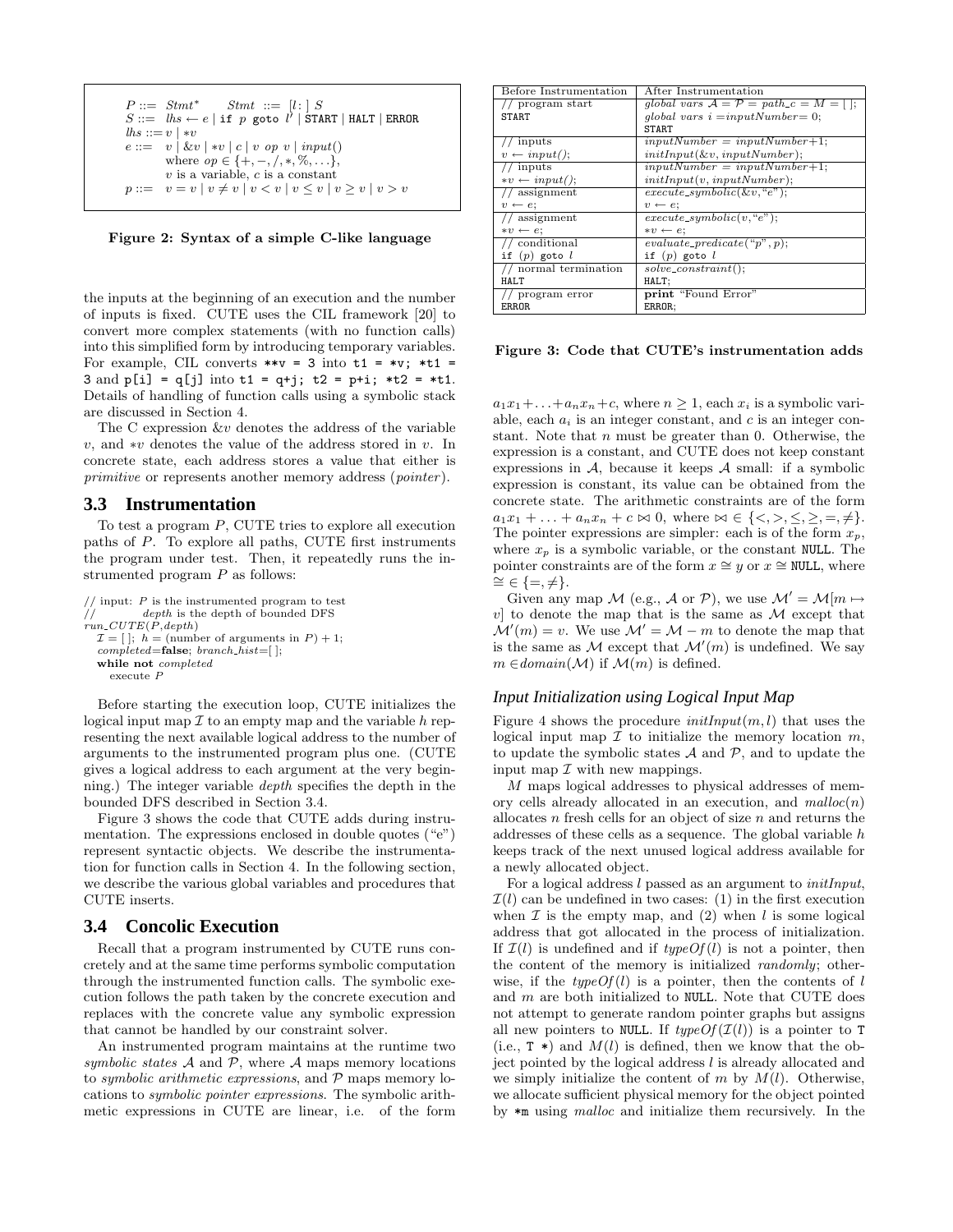$//$  input: m is the physical address to initialize  $l$  is the corresponding logical address //  $l$  is the cor<br>// modifies  $h, \mathcal{I}, \mathcal{A}, \mathcal{P}$  $initInput(m, l)$ if  $l \notin domain(\mathcal{I})$ if  $(typeOf(*m) ==$ pointer to T) \* $m =$ NULL; else  $*m = random()$ ;  $\mathcal{I} = \mathcal{I}[l \mapsto *m];$ else  $v' = v = \mathcal{I}(l);$ if  $(typeOf(v))$  ==pointer to T) if  $(v \in domain(M))$ ∗m = M(v); else  $n = sizeOf(T);$  ${m_1, \ldots, m_n} = malloc(n);$ if  $(v == non-NULL)$  $v' = h$ ;  $h = h + n$ ; // h is the next logical address  $*m = m_1; \mathcal{I} = \mathcal{I}[l \mapsto v']; \; M = M[v \mapsto m_1];$ for  $i = 1$  to n  $\label{eq:1} \begin{aligned} \textit{initInput}(m_j, v'+j-1); \end{aligned}$ else  $*m = v; \mathcal{I} = \mathcal{I}[l \mapsto v];$ //  $x_l$  is a symbolic variable for logical address l<br>if  $(typeOf(m) ==$ pointer to T)  $P = P[m \mapsto x_l];$ else  $\mathcal{A} = \mathcal{A}[m \mapsto x_l];$ 

#### Figure 4: Input initialization

process, we also allocate logical addresses by incrementing h if necessary.

## *Symbolic Execution*

Figure 5 shows the pseudo-code for the symbolic manipulations done by the procedure execute\_symbolic which is inserted by CUTE in the program under test during instrumentation. The procedure  $execute\_symbolic(m, e)$  evaluates the expression e symbolically and maps it to the memory location m in the appropriate symbolic state.

Recall that CUTE replaces a symbolic expression that the CUTE's constraint solver cannot handle with the concrete value from the execution. Assume, for instance, that the solver can solve only linear constraints. In particular, when a symbolic expression becomes non-linear, as in the multiplication of two non-constant sub-expressions, CUTE simplifies the symbolic expression by replacing one of the subexpressions by its current concrete value (see line L in Figure. 5). Similarly, if the statement is for instance  $v'' \leftarrow v/v'$ (see line D in Figure. 5), and both  $v$  and  $v'$  are symbolic, CUTE removes the memory location  $&v''$  from both  $A$  and  $P$  to reflect the fact that the symbolic value for  $v''$  is undefined.

Figure 6 shows the function *evaluate\_predicate* $(p, b)$  that symbolically evaluates  $p$  and updates path  $c$ . In case of pointers, CUTE only considers predicates of the form  $x = y$ ,  $x \neq y$ ,  $x = \text{NULL}$ , and  $x \neq \text{NULL}$ , where x and y are symbolic pointer variables. We discuss this in Section 3.7. If a symbolic predicate expression is constant, then true or false is returned.

At the time symbolic evaluation of predicates in the procedure *evaluate\_predicate*, symbolic predicate expressions from branching points are collected in the array path<sub>-c</sub>. At the end of the execution,  $path_c[0 \dots i - 1]$ , where i is the number of conditional statements of  $P$  that CUTE executes, contains all predicates whose conjunction holds for the execution path.

Note that in both the procedures execute\_symbolic and

 $\frac{1}{1}$  inputs: *m* is a memory location<br> $\frac{1}{1}$  e is an expression to evaluate // e is an expression to evaluate<br>
// modifies A and P by symbolically executing \*m ← e  $execute\_symbolic(m, e)$ if  $(i \leq depth)$ match e: case  $"v_1"$ :  $m_1 = \&v_1;$ if  $(m_1 \in domain(\mathcal{P}))$  $\mathcal{A} = \mathcal{A} - m$ ;  $\mathcal{P} = \mathcal{P}[m \mapsto \mathcal{P}(m_1)]$ ; // remove if  $\mathcal{A}$  contains m else if  $(m_1 \in domain(\mathcal{A}))$  $\mathcal{A} = \mathcal{A}[m \mapsto \mathcal{A}(m_1)]; \mathcal{P} = \mathcal{P} - m;$ else  $P = P - m$ ;  $\mathcal{A} = \mathcal{A} - m$ ; case " $v_1 \pm v_2$ ": // where  $\pm \in \{+, -\}$  $m_1 = \&v_1; m_2 = \&v_2;$ if  $(m_1 \in domain(\mathcal{A})$  and  $m_2 \in domain(\mathcal{A}))$  $v = \mathcal{A}(m_1) \pm \mathcal{A}(m_2)$ "; // symbolic addition or subtraction else if  $(m_1 \in domain(A))$  $v = \sqrt{\mathcal{A}(m_1) \pm v_2}$ , // symbolic addition or subtraction else if  $(m_2 \in domain(A))$  $v = "v_1 \pm A(m_2)"; //$  symbolic addition or subtraction<br>else  $A = A - m; P = P - m;$  return;  $\mathcal{A} = \mathcal{A}[m \mapsto v]; \mathcal{P} = \mathcal{P} - m;$ case " $v_1 * v_2$ ":  $m_1 = \&v_1; m_2 = \&v_2;$ if  $(m_1 \in domain(\mathcal{A})$  and  $m_2 \in domain(\mathcal{A}))$ L:  $v = "v_1 * \mathcal{A}(m_2)"$ ; // replace one with concrete value else if  $(m_1 \in domain(\mathcal{A}))$  $v = \mathcal{A}(m_1) * v_2$ "; // symbolic multiplication<br>else if  $(m_2 \in domain(\mathcal{A}))$  $v = "v_1 * \mathcal{A}(m_2)"; // \text{ symbolic multiplication}$ <br>else  $\mathcal{A} = \mathcal{A} - m; \mathcal{P} = \mathcal{P} - m; \text{return};$  $\mathcal{A} = \mathcal{A}[m \mapsto v]; \mathcal{P} = \mathcal{P} - m;$ case " $*v_1$ ":  $m_2 = v_1$ : if  $(m_2 \in domain(\mathcal{P}))$   $\mathcal{A} = \mathcal{A} - m; \mathcal{P} = \mathcal{P}[m \mapsto \mathcal{P}(m_2)];$ else if  $(m_2 \in domain(\mathcal{A}))$   $\mathcal{A} = \mathcal{A}[m \mapsto \mathcal{A}(m_2)]; \mathcal{P} = \mathcal{P} - m;$ <br>else  $\mathcal{A} = \mathcal{A} - m; \mathcal{P} = \mathcal{P} - m;$ default: D:  $\mathcal{A} = \mathcal{A} - m; \mathcal{P} = \mathcal{P} - m;$ 



evaluate predicate, we skip symbolic execution if the number of predicates executed so far (recorded in the global variable  $i)$  becomes greater than the parameter *depth*, which gives the depth of bounded DFS described next.

#### *Bounded Depth-First Search*

To explore paths in the execution tree, CUTE implements a (bounded) depth-first strategy (bounded DFS). In the bounded DFS, each run (except the first) is executed with the help of a record of the conditional statements (which is the array branch hist) executed in the previous run. The procedure cmp n set branch hist in figure 7 checks whether the current execution path matches the one predicted at the end of the previous execution and represented in the variable branch hist. We observed in our experiments that the execution almost always follows a prediction of the outcome of a conditional. However, it could happen that a prediction is not fulfilled because CUTE approximates, when necessary, symbolic expressions with concrete values (as explained in Section 3.4), and the constraint solver could then produce a solution that changes the outcome of some earlier branch. (Note that even when there is an approximation, the solution does not necessary change the outcome.) If it ever happens that a prediction is not fulfilled, an exception is raised to restart run CUTE with a fresh random input.

Bounded depth-first search proves useful when the length of execution paths are infinite or long enough to prevent exhaustively search the whole computation tree. Particularly,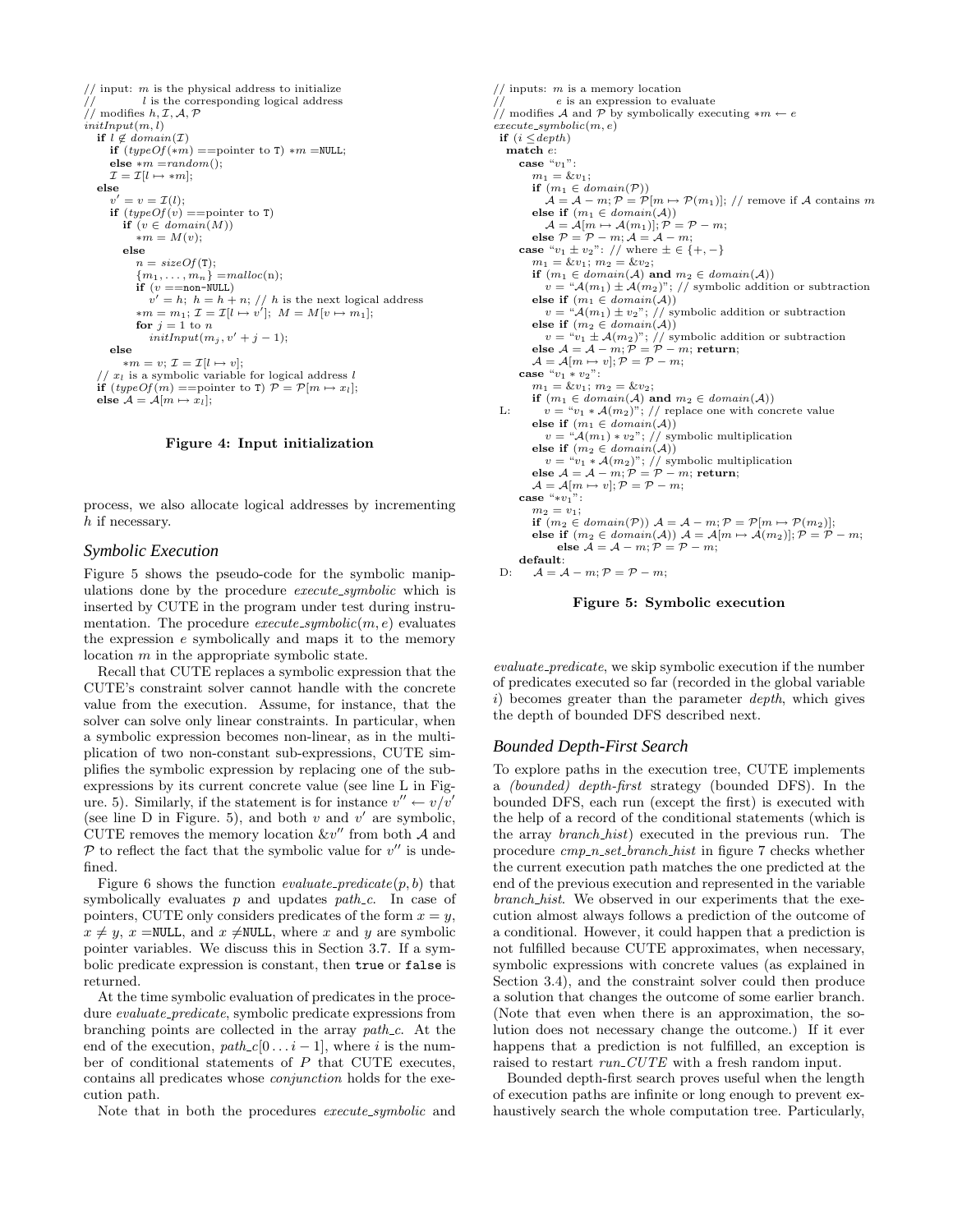$//$  inputs:  $p$  is a predicate to evaluate  $b$  is the concrete value of the predicate in  $\mathcal S$  $\frac{1}{1}$   $\frac{b}{1}$  is the c<br> $\frac{c}{1}$  modifies path c, i  ${evaluate\_predicate(p, b)}$ if  $(i \leq depth)$ match p: case " $v_1 \bowtie v_2$ ": // where  $\bowtie \in \{ \lt, , \leq , \gt, \}$  $m_1 = \&v_1; m_2 = \&v_2;$ if  $(m_1 \in domain(\mathcal{A})$  and  $m_2 \in domain(\mathcal{A}))$  $c = \mathcal{A}(m_1) - \mathcal{A}(m_2) \bowtie 0$ "; else if  $(m_1 \in domain(A))$  $c = \sqrt[u]{\mathcal{A}(m_1) - v_2 \bowtie 0}$ " else if  $(m_2 \in domain(\mathcal{A}))$  $c = "v_1 - A(m_2) \bowtie 0";$ else  $c = b$ ; case " $v_1 \cong v_2$ ": // where  $\cong \in \{=, \neq\}$  $m_1 = \&v_1; m_2 = \&v_2;$ if  $(m_1 \in domain(\mathcal{P})$  and  $m_2 \in domain(\mathcal{P})$  $c = \mathfrak{P}(m_1) \cong \mathfrak{P}(m_2)$ "; else if  $(m_1 \in domain(P)$  and  $v_2 = = NULL$  $c = \sqrt[n]{p(m_1)} \cong \text{NULL}$ else if  $(m_2 \in domain(\mathcal{P})$  and  $v_1 = =$ NULL)  $c = "P(m_2) \cong \texttt{NULL"};$ else if  $(m_1 \in domain(\mathcal{A})$  and  $m_2 \in domain(\mathcal{A}))$  $c = "A(m_1) - A(m_2) \cong 0";$ else if  $(m_1 \in domain(A))$  c = " $\mathcal{A}(m_1) - v_2 \cong 0$ "; else if  $(m_2 \in domain(A))$  c = "v<sub>1</sub> –  $A(m_2) \cong 0$ "; else  $c = b$ ; if (b)  $path_c[i] = c;$ else  $path_c[i] = neg(c);$  $cmp\_n_set\_branch\_hist(b);$  $i = i + 1$ ;

Figure 6: Symbolic evaluation of predicates

 $//$  modifies  $branch\_hist$  $c<sub>mp-n_set</sub> branch_hist(branch)$ if  $(i < |branch\_hist|)$ if  $(brank\_hist[i].branch \neq branch)$ print "Prediction Failed"; raise an exception; // restart run\_CUTE else if  $(i == | branch\_hist| - 1)$  $branch\_hist[i].done =$ true; else branch\_hist[i].branch = branch;  $branch\_hist[i].done = false;$ 

#### Figure 7: Prediction checking

it is important for generating finite sized data structures when using preconditions such as data structure invariants (see section 3.6. For example, if we use an invariant to generate sorted binary trees, then a non-bounded depthfirst search would end up generating infinite number of trees whose every node has at most one left children and no right children.

## **3.5 Constraint Solving**

We next present how CUTE solves path constraints. Given a path constraint  $C=neg\_last(path\_c[0...j])$ , CUTE checks if  $C$  is satisfiable, and if so, finds a satisfying solution  $\mathcal{I}^\prime$  .

We have implemented a constraint solver for CUTE to optimize solving of the path constraints that arise in concolic execution. Our solver is built on top of 1p\_solve [18], a constraint solver for linear arithmetic constraints. Our solver provides three important optimizations for path constraints: (OPT 1) Fast unsatisfiability check: The solver checks if the last constraint is syntactically the negation of any preceding constraint; if it is, the solver does not need to invoke the expensive semantic check. (Experimental results show that this optimization reduces the number of semantic checks by 60-95%.)

```
// modifies branch_hist, I, completed
solve\_constraint() =j = i - 1;while (j \geq 0)if (brank\_hist[j].done == false)branch\_hist[j].branch= \neg branch\_hist[j].branch;if (\exists \mathcal{I}' that satisfies neg\_last(path\_c[0...j]))\overline{branch\_hist} = branch\_hist[0 \ldots j];\mathcal{I}=\mathcal{I}';return;
           else j = j - 1;
      else j = j - 1;
  if (j < 0) completed=true;
```


(OPT 2) Common sub-constraints elimination: The solver identifies and eliminates common arithmetic subconstraints before passing them to the 1p\_solve. (This simple optimization, along with the next one, is significant in practice as it can reduce the number of sub-constraints by 64% to 90%.)

(OPT 3) Incremental solving: The solver identifies dependency between sub-constraints and exploits it to solve the constraints faster and keep the solutions similar. We explain this optimization in detail.

Given a predicate  $p$  in  $C$ , we define  $vars(p)$  to be the set of all symbolic variables that appear in  $p$ . Given two predicates p and p' in C, we say that p and p' are dependent if one of the following conditions holds:

- 1.  $vars(p) \cap vars(p') \neq \emptyset$ , or
- 2. there exists a predicate  $p''$  in C such that p and  $p''$  are dependent and  $p'$  and  $p''$  are dependent.

Two predicates are independent if they are not dependent.

The following is an important observation about the path constraints  $C$  and  $C'$  from two consecutive concolic executions:  $C$  and  $C'$  differ in the small number of predicates (more precisely, only in the last predicate when there is no backtracking), and thus their respective solutions  $\mathcal I$  and  $\mathcal I'$ must agree on many mappings. Our solver exploits this observation to provide more efficient, incremental constraint solving. The solver collects all the predicates in  $C$  that are dependent on  $\neg path_c[j]$ . Let this set of predicates be  $D$ . Note that all predicates in  $D$  are either linear arithmetic predicates or pointer predicates, because no predicate in C contains both arithmetic symbolic variables and pointer symbolic variables. The solver then finds a solution  $\mathcal{I}''$  for the conjunction of all predicates from D. The input for the next run is then  $\mathcal{I}' = \mathcal{I}[\mathcal{I}'']$  which is the same as  $\mathcal{I}$  except that for every l for which  $\mathcal{I}''(l)$  is defined,  $\mathcal{I}'(l) = \mathcal{I}''(l)$ . In practice, we have found that the size of  $D$  is almost oneeighth the size of  $C$  on average.

If all predicates in  $D$  are linear arithmetic predicates, then CUTE uses integer linear programming to compute  $\mathcal{I}''$ . If all predicates in  $D$  are pointer predicates, then CUTE uses the following procedure to compute  $\mathcal{I}''$ .

Let us consider only pointer constraints, which are either equalities or disequalities. The solver first builds an equivalence graph based on (dis)equalities (similar to checking satisfiability in theory of equality [2]) and then based on this graph, assigns values to pointers. The values assigned to the pointers can be a logical address in the domain of  $I$ , the constant non-NULL (a special constant), or the constant NULL (represented by 0). The solver views NULL as a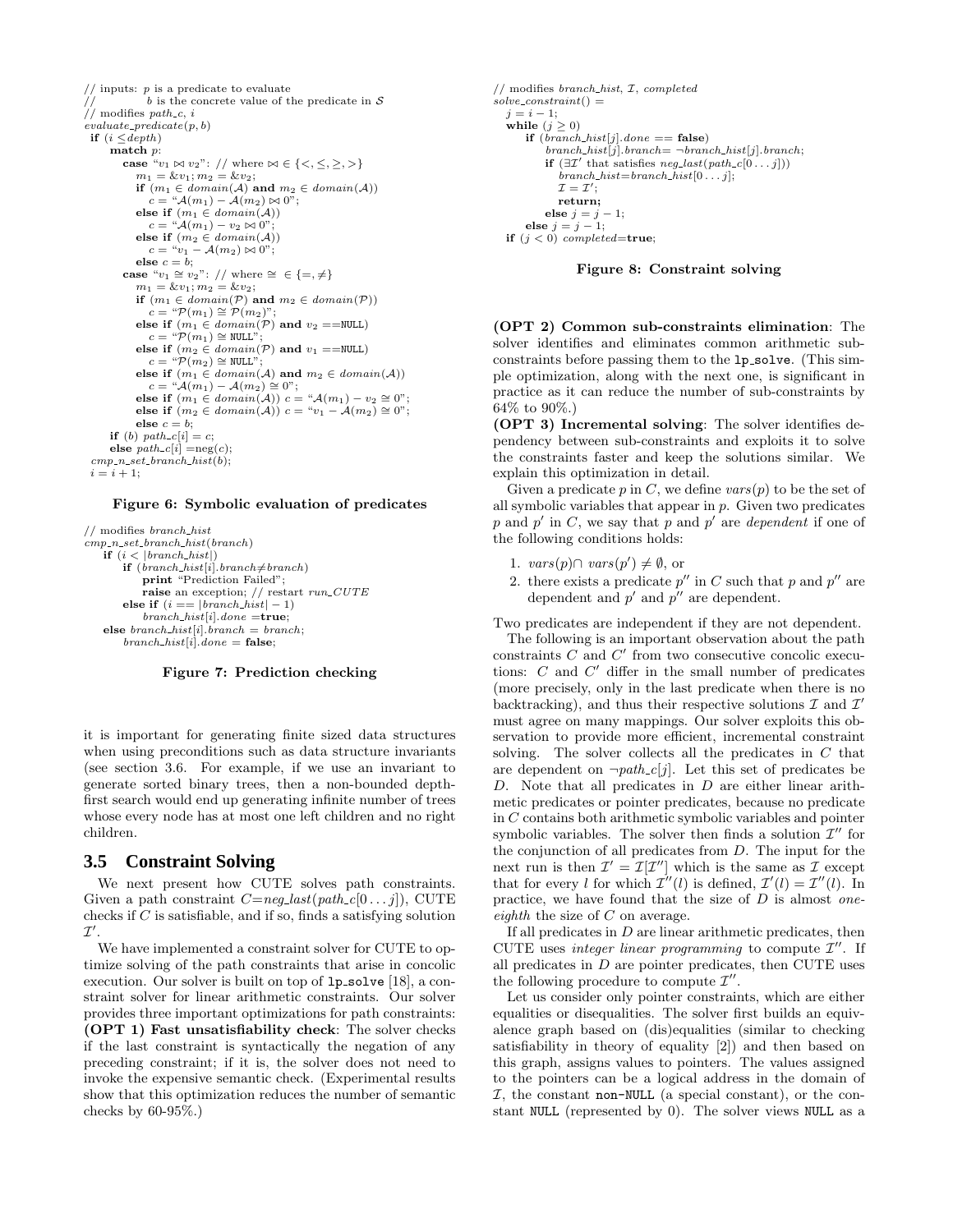```
// inputs: p is a symbolic pointer predicate
\mathcal{I} \mathcal{I} is the previous solution
// returns: a new solution \mathcal{I}'solve\_pointer(p, \mathcal{I})match p:
         \textbf{case} \overset{a}{\cdot} x \neq \texttt{NULL} \text{': } \mathcal{I}^{\prime \prime} = \{ y \mapsto \texttt{non-NULL} \mid y \in [x] = \};case "x = NULL": \mathcal{I}'' = \{y \mapsto \text{NULL} | y \in [x]_{=} \};case "x = y": \mathcal{I}'' = \{z \mapsto v \mid z \in [y]_0 = \text{and } \mathcal{I}(x) = v\};case "x \neq y": \mathcal{I}'' = \{z \mapsto \text{non-NULL} | z \in [y]_{=}\};_{\rm return} \tau^{\prime\prime};
```
Figure 9: Assigning values to pointers

symbolic variable. Thus, all predicates in  $D$  are of the form  $x = y$  or  $x \neq y$ , where x and y are symbolic variables. Let  $D'$  be the subset of D that does not contain the predicate  $\neg path_c[j]$ . The solver first checks if  $\neg path_c[j]$  is consistent with the predicates in D. For this, the solver constructs an undirected graph whose nodes are the equivalence classes (with respect to the relation  $=$ ) of all symbolic variables that appear in D'. We use  $[x]_+$  to denote the equivalence class of the symbolic variable  $x$ . Given two nodes denoted by the equivalence classes  $[x]_$  and  $[y]_$ , the solver adds an edge between  $[x]_+$  and  $[y]_+$  iff there exists symbolic variables u and v such that  $u \neq v$  exists in D' and  $u \in [x]_+$  and  $v \in [y]_-.$  Given the graph, the solver finds that  $\neg path\_c[j]$ is satisfiable if  $\neg path_c[j]$  is of the form  $x = y$  and there is no edge between  $[x]_$  and  $[y]_$  in the graph; otherwise, if  $\neg path_c[j]$  is of the form  $x \neq y$ , then  $\neg path_c[j]$  is satisfiable if  $[x]_$  and  $[y]_$  are not the same equivalence class. If  $\neg path\_c[j]$  is satisfiable, the solver computes  $\mathcal{I}''$  using the procedure solve pointer( $\neg path_c[j], \mathcal{I}$ ) shown in Figure 9.

Note that after solving the pointer constraints, we either add (by assigning a pointer to non-NULL) or remove a node (by assigning a pointer NULL) from the current input graph, or alias or non-alias two existing pointers. This keeps the consecutive solutions similar. Keeping consecutive solutions for pointers similar is important because of the logical input map: if inputs were very different, CUTE would need to rebuild parts of the logical input map.

# **3.6 Data Structure Testing**

We next consider testing of functions that take data structures as inputs. More precisely, a function has some pointer arguments, and the memory graph reachable from the pointers forms a data structure. For instance, consider testing of a function that takes a list and removes an element from it. We cannot simply test such function in isolation  $[5,27,30]$ say generating random memory graphs as inputs—because the function requires the input memory graph to satisfy the data structure *invariant.*<sup>1</sup> If an input is invalid (i.e., violates the invariant), the function provides no guarantees and may even result in an error. For instance, a function that expects an acyclic list may loop infinitely given a cyclic list, whereas a function that expects a cyclic list may dereference NULL given an acyclic list. We want to test such functions with valid inputs only. There are two main approaches to obtaining valid inputs: (1) generating inputs with call sequences [27, 30] and (2) solving data structure invariants [5, 27]. CUTE supports both approaches.

## *Generating Inputs with Call Sequences:*

One approach to generating data structures is to use sequences of function calls. Each data structure implements functions for several basic operations such as creating an empty structure, adding an element to the structure, removing an element from the structure, and checking if an element is in the structure. A sequence of these operations can be used to generate an instance of data structure, e.g., we can create an empty list and add several elements to it. This approach has two requirements [27]: (1) all functions must be available (and thus we cannot test each function in isolation), and (2) all functions must be used in generation: for complex data structures, e.g., red-black trees, there are memory graphs that cannot be constructed through additions only but require removals [27, 30].

#### *Solving Data Structure Invariants:*

Another approach to generating data structures is to use the functions that check invariants. Good programming practice suggests that data structures provide such functions. For example, SGLIB [25] (see Section 5.2) is a popular C library for generic data structures that provides such functions. We call these functions repOk [5]. (SGLIB calls them check consistency.) As an illustration, SGLIB implements operations on doubly linked lists and provides a repOk function that checks if a memory graph is a valid doubly linked list; each repOk function returns true or false to indicate the validity of the input graph.

The main idea of using repOk functions for testing is to solve repOk functions, i.e., generate only the input memory graphs for which repOk returns true  $[5, 27]$ . This approach allows modular testing of functions that implement data structure operations (i.e., does not require that all operations be available): all we need for a function under test is a corresponding repOk function. Previous techniques for solving repOk functions include a search that uses purely concrete execution [5] and a search that uses symbolic execution for primitive data but concrete values for pointers [27]. CUTE, in contrast, uses symbolic execution for both primitive data and pointers.

The constraints that CUTE builds and solves for pointers allow it to solve repOk functions asymptotically faster than the fastest previous techniques [5, 27]. Consider, for example, the following check from the invariant for doubly linked list: for each node n, n.next.prev == n. Assume that the solver is building a doubly linked list with  $N$  nodes reachable along the next pointers. Assume also that the solver needs to set the values for the prev pointers. Executing the check once, CUTE finds the exact value for each prev pointer and thus takes  $O(N)$  steps to find the values for all N prev pointers. In contrast, the previous techniques [5,27] take  $O(N^2)$ steps as they search for the value for each pointer, trying first the value NULL, then a pointer to the head of the list, then a pointer to the second element and so on.

# **3.7 Approximations for Scalable Symbolic Execution**

CUTE uses simple symbolic expressions for pointers and builds only (dis)equality constraints for pointers. We believe that these constraints, which approximate the exact path condition, are a good trade-off. To exactly track the pointer constraints, it would be necessary to use the theory of arrays/memory with updates and selections [19]. How-

<sup>&</sup>lt;sup>1</sup>The functions may have additional preconditions, but we omit them for brevity of discussion; for more details, see [5].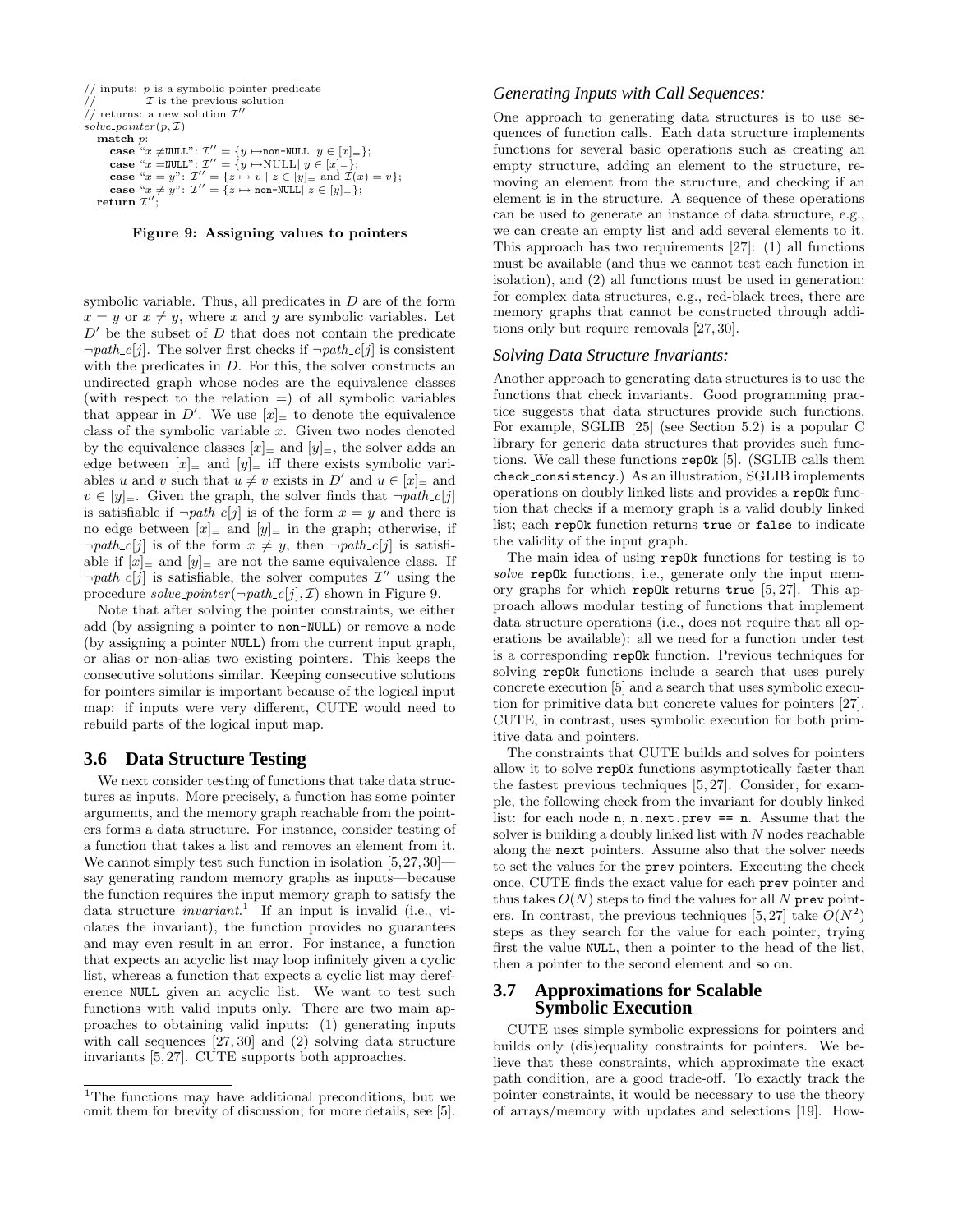ever, it would make the symbolic execution more expensive and could result in constraints whose solution is intractable. Therefore, CUTE does not use the theory of arrays but handles arrays by concretely instantiating them and making each element of the array a scalar symbolic variable.

It is important to note that, although CUTE uses simple pointer constraints, it still keeps a precise relationship between pointers: the logical input map (through types), maintains a relationship between pointers to structs and their fields and between pointers to arrays and their elements. For example, from the logical input map  $\langle 3, 1, 3, 0 \rangle$ for Input 3 from Figure 1, CUTE knows that p->next is at the (logical) address 4 because p has value 3, and the field next is at the offset 1 in the struct cell. Indeed, the logical input map allows CUTE to use only simple scalar symbolic variables to represent the memory and still obtain fairly precise constraints.

Finally, we show that CUTE does not keep the exact pointer constraints. Consider for example the code snippet \*p=0; \*q=1; if (\*p == 1) ERROR (and assume that p and q are not NULL). CUTE cannot generate the constraint p==q that would enable the program to take the "then" branch. This is because the program contains no conditional that can generate the constraint. Analogously, for the code snippet a[i]=0; a[j]=1; if (a[i]==0) ERROR, CUTE cannot generate i==j.

# **4. IMPLEMENTATION**

We have implemented the main parts of CUTE in C, following the algorithms from the previous section. To instrument programs under test to simultaneously run both concrete and symbolic executions, we use CIL [20], an OCAML application for parsing and transforming C programs. To solve arithmetic inequalities, the constraint solver of CUTE uses 1p\_solve [18], a library for integer programming.

# **4.1 Program Instrumentation:**

To instrument the code, CUTE first uses CIL to simplify a C program into the three-address code that closely follows the syntax given in Figure 2. The difference is that an expression e can also be a function call of the form  $fun_name(v_1, \ldots, v_n)$ . After the simplification, CUTE inserts instrumentation code throughout the simplified code for concolic execution at runtime.

Figure 10 shows examples of the code that CUTE adds during instrumentation for function calls and function definition. The procedure  $push(\&v)$  pushes the symbolic expression for the address &v to a symbolic stack used for passing symbolic arguments during function calls. The reverse procedure  $pop(kv)$  pops a symbolic expression from the symbolic stack and assigns it to the address  $&\&v$ .

A difference between CUTE and traditional symbolic execution is that CUTE does not require instrumentatin of the whole program. Calls to uninstrumented functions proceed only with the concrete execution, without symoblic execution. This allows CUTE to handle programs that use binary libraries whose source code is not available.

# **4.2 CUTE Toolkit:**

The CUTE toolkit provides two commands, cutec and cute, for code instrumentation and running of the instrumented code. The toolkit also provides four macros that give the user additional control over the instrumentation.

| Before Instrumentation       | After Instrumentation               |
|------------------------------|-------------------------------------|
| // function call             | $push(\&v_1); \ldots; push(\&v_n);$ |
| $v = f(v_1, \ldots, v_n);$   | $v = f(v_1, \ldots, v_n);$          |
|                              | $pop(\&v);$                         |
| $\overline{11}$ function def | $Tf(T_1 x_1,,T_n x_n)$ {            |
| $Tf(T_1x_1,,T_nx_n)$ {       | $pop(\& x_1); \ldots; pop(\& x_n);$ |
| $B$ ; // body                | В:                                  |
| return $v; \}$               | $push(\&v);$                        |
|                              | return $v;$ }                       |

## Figure 10: Code that CUTE's instrumentation adds for function calls and function definitions.

The command cutec expects a set of C files and a toplevel function; cutec instruments the C files and compiles the instrumented files with a C compiler. cutec assumes that the program starts by calling the toplevel function and that the input to the program consists of the memory graph reachable from the arguments passed to the toplevel function. cutec generates a main function that first initializes the input for the toplevel function and the symbolic state, and then calls the instrumented toplevel function with the generated input. At the end of the execution of the toplevel function, main calls the constraint solver to generate input for the next execution and stores the inputs in a file.

The command cute takes the executable generated by cutec and executes it iteratively until an error is found or full branch coverage is attained or a depth-first search completes. If an error is found, cute invokes a debugger for the user to replay the erroneous execution.

The CUTE library provides the following macros that the user can insert into the C code under test:

1) CUTE input $(x)$ , allows user to specify that the variable x (of any type, including a pointer) is an input, in addition to the arguments of the toplevel function. This comes handy to replace any external user input, e.g., scanf ('',"d'', &v) by CUTE input(v) (which also assigns value to  $x$ v).

2) CUTE input array(p, size). This macro is similar to CUTE input except that it assumes that p is a pointer and specifies that p points to an array of size size.

3) CUTE assume(pred), where pred is some C predicate. This macro allows the execution to proceed if the pred holds. This way we can restrict the input, e.g., the predicate can be a repOk() call for some data structure.

4) CUTE assert(pred). This macro specifies an assertion whose violation is considered an error.

# **5. EXPERIMENTAL EVALUATION**

We illustrate two case studies that show how CUTE can detect errors. In the second case study, we also present results that show how CUTE achieves branch coverage of the code under test. We performed all experiments on a Linux machine with a dual 1.7 GHz Intel Xeon processor.

# **5.1 Data Structures of CUTE**

We applied CUTE to test its own data structures. CUTE uses a number of non-standard data structures at runtime, such as cu<sub>linear</sub> to represent linear expressions, cu pointer to represent pointer expressions, cu depend to represent dependency graphs for path constraints etc. Our goal in this case study was to detect memory leaks in addition to standard errors such as segmentation faults, assertion violation etc. To that end, we used CUTE in conjunction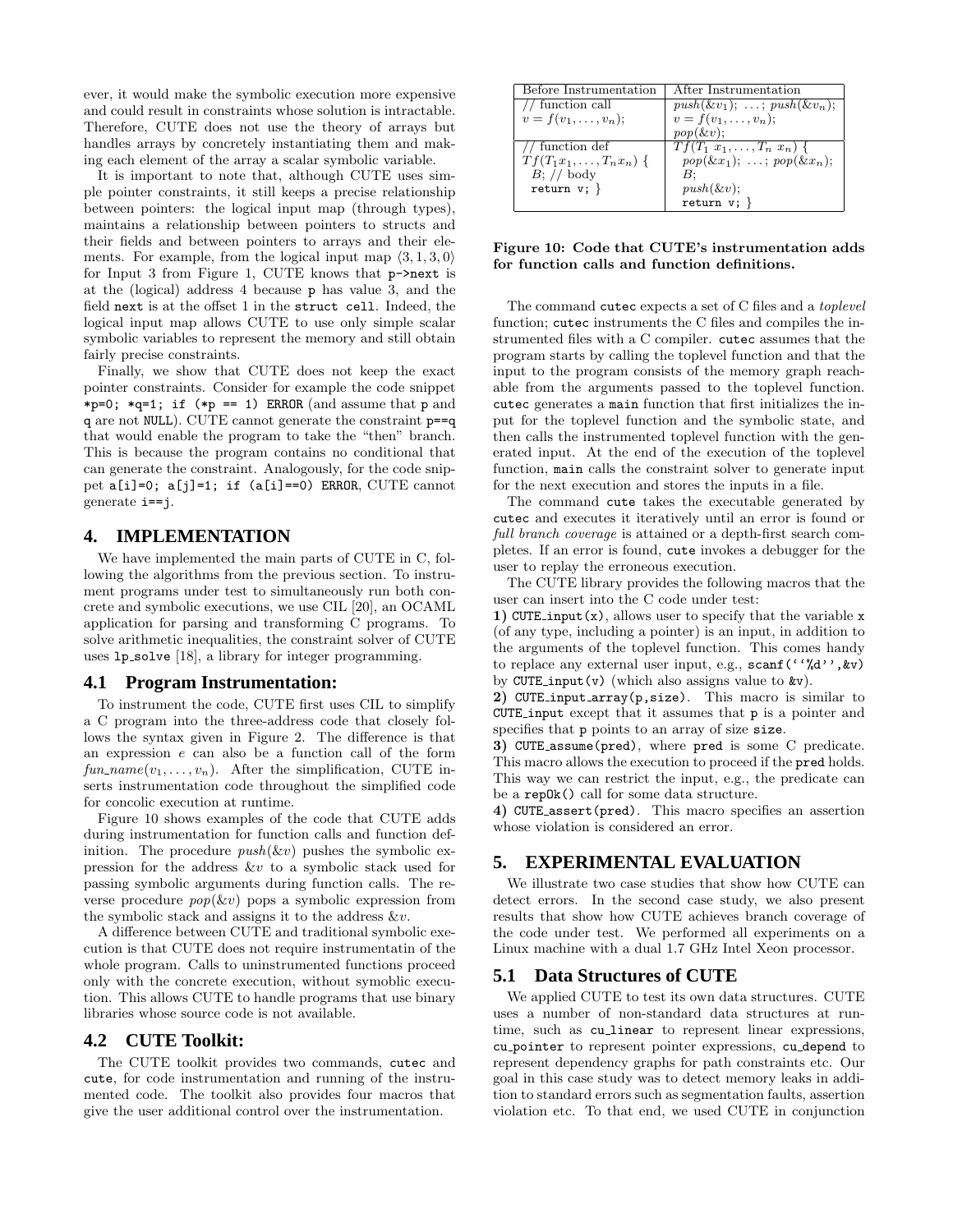with valgrind [26]. We discovered a few memory leaks and a couple of segmentation faults that did not show up in other uses of CUTE. This case study is interesting in that we applied CUTE to partly unit test itself and discovered bugs. We briefly describe our experience with testing the cu linear data structure.

We tested the cu<sub>-linear</sub> module of CUTE in the depthfirst search mode of CUTE along with valgrind. In 537 iterations, CUTE found a memory leak. The following is a snippet of the function cu linear add relevant for the memory leak:

cu\_linear \*

```
cu_linear_add(cu_linear *c1, cu_linear *c2, int add) {
```
int i, j; cu\_linear\* ret=(cu\_linear\*)malloc(sizeof(cu\_linear)); // skipped 18 lines of code

if(ret->count==0) return NULL;

If the sum of the two linear expressions passed as arguments becomes constant, the function returns NULL without freeing the memory allocated for the local variable ret. CUTE constructed this scenario automatically at the time of testing. Specifically, CUTE constructed the sequence of function calls  $11=cu_{linear\_create(0)}$ ;  $11=cu_{linear\_create(0)}$ ;  $l1 = cu_l$ linear negate $(l1);$   $l1 = cu_l$ linear  $add(l1, l2, 1);$ that exposes the memory leak that valgrind detects.

# **5.2 SGLIB Library**

We also applied CUTE to unit test SGLIB [25] version 1.0.1, a popular, open-source C library for generic data structures. The library has been extensively used to implement the commercial tool Xrefactory. SGLIB consists of a single C header file, sglib.h, with about 2000 lines of code consisting only of C macros. This file provides generic implementation of most common algorithms for arrays, lists, sorted lists, doubly linked lists, hash tables, and red-black trees. Using the SGLIB macros, a user can declare and define various operations on data structures of parametric types.

The library and its sample examples provide verifier functions (can be used as repOk) for each data structure except for hash tables. We used these verifier functions to test the library using the technique of repOk mentioned in Section 3.6. For hash tables, we invoked a sequence of its function. We used CUTE with bounded depth-first search strategy with bound 50. Figure 11 shows the results of our experiments.

We chose SGLIB as a case study primarily to measure the efficiency of CUTE. As SGLIB is widely used, we did not expect to find bugs. Much to our surprise, we found two bugs in SGLIB using CUTE.

The first bug is a segmentation fault that occurs in the doubly-linked-list library when a non-zero length list is concatenated with another zero-length list. CUTE discovered the bug in 140 iterations (about 1 seconds) in the bounded depth-first search mode. This bug is easy to fix by putting a check on the length of the second list in the concatenation function.

The second bug, which is a more serious one, was found by CUTE in the hash table library in 193 iterations (in 1 second). Specifically, CUTE constructed the following valid sequence of function calls which gets the library into an infinite loop:

```
typedef struct ilist { int i; struct ilist *next; } ilist;
ilist *htab[10];
main()struct ilist *e,*e1,*e2,*m;
  sglib_hashed_ilist_init(htab);
  e=(ilist *)malloc(sizeof(ilist)); e->next = 0; e->i=0;
  sglib_hashed_ilist_add_if_not_member(htab,e,&m);
  sglib_hashed_ilist_add(htab,e);
  e2=(ilist *)malloc(sizeof(ilist)); e2->next = 0; e2->i=0;
  sglib_hashed_ilist_is_member(htab,e2); }
```
where ilist is a struct representing an element of the hash table. We reported these bugs to the SGLIB developers, who confirmed that these are indeed bugs.

Figure 11 shows the results for testing SGLIB 1.0.1 with the bounded depth-first strategy. For each data structure and array sorting algorithm that SGLIB implements, we tabulate the time that CUTE took to test the data structure, the number of runs that CUTE made, the number of branches it executed, branch coverage obtained, the number of functions executed, the benefit of optimizations, and the number of bugs found.

The branch coverage in most cases is less than 100%. After investigating the reason for this, we found that the code contains a number of assert statements that were never violated and a number of predicates that are redundant and can be removed from the conditionals.

The last two columns in Figure 11 show the benefit of the three optimizations from Section 3.5. The column OPT 1 gives the average percentage of executions in which the fast unsatisfiability check was successful. It is important to note that the saving in the number of satisfiability checks translates into an even higher relative saving in the satisfiabilitychecking time because lp solve takes much more time (exponential in number of constraints) to determine that a set of constraints is unsatisfiable than to generate a solution when one exists. For example, for red-black trees and depthfirst search, OPT 1 was successful in almost 90% of executions, which means that OPT 1 reduces the number of calls to lp solve an order of magnitude. However, OPT 1 reduces the solving time of 1p\_solve more than two orders of magnitude in this case; in other words, it would be infeasible to run CUTE without OPT 1. The column OPT  $2 \& 3$  gives the average percentage of constraints that CUTE eliminated in each execution due to common sub-expression elimination and incremental solving optimizations. Yet again, this reduction in the size of constraint set translates into a much higher relative reduction in the solving time.

# **6. RELATED WORK**

Automating unit testing is an active area of research. In the last five years, over a dozen of techniques and tools have been proposed that automatically increase test coverage or generate test inputs.

The simplest, and yet often very effective, techniques use random generation of (concrete) test inputs [4, 8, 10, 21, 22]. Some recent tools use bounded-exhaustive concrete execution [5, 12, 29] that tries all values from user-provided domains. These tools can achieve high code coverage, especially for testing data structure implementation. However, they require the user to carefully choose the values in the domains to ensure high coverage.

Tools based on symbolic execution use a variety of approaches—including abstraction-based model checking [1,3], explicit-state model checking [27], symbolic-sequence explo-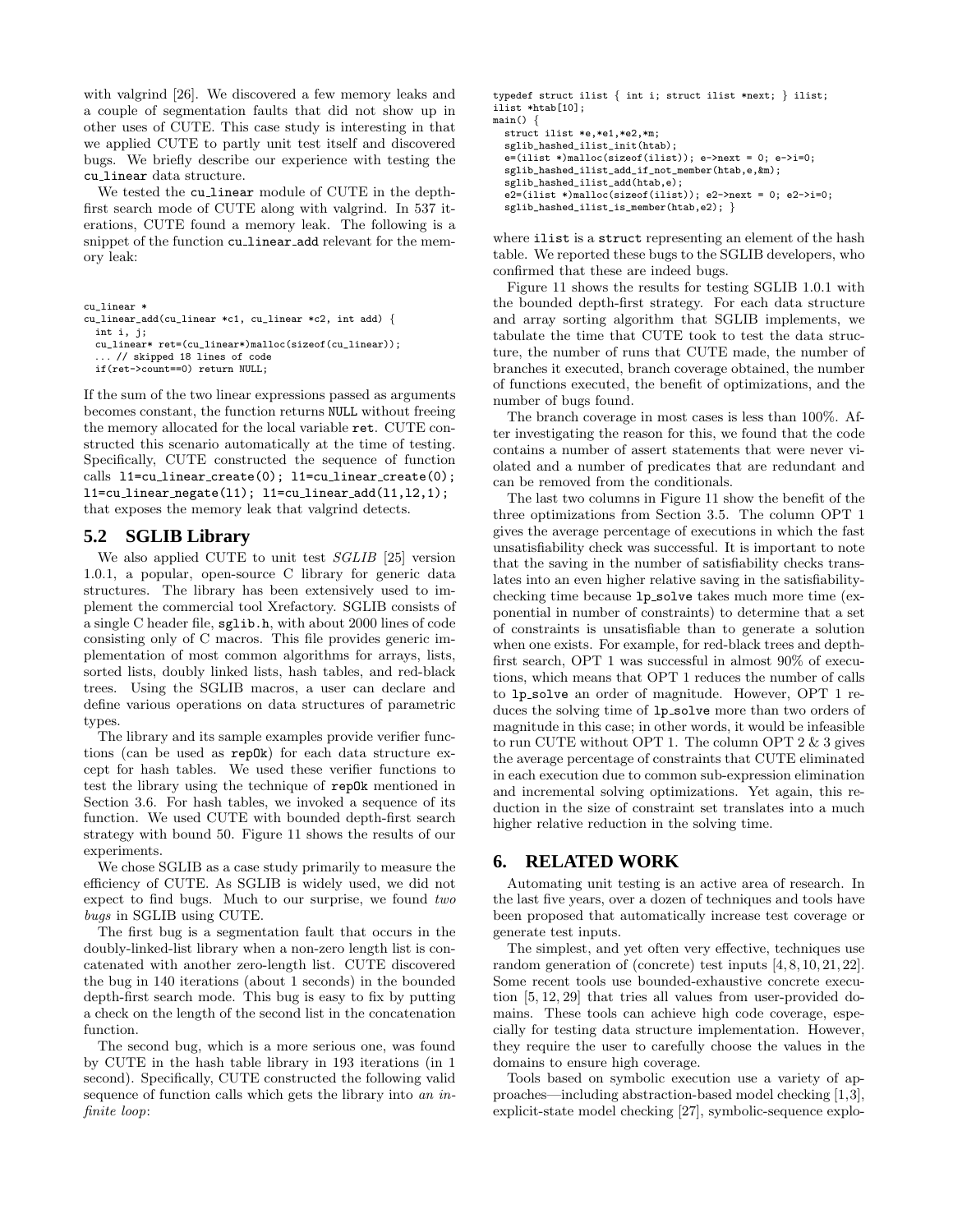| Name               | Run time   | $#$ of     | $\#$ of Branches | % Branch | $\#$ of Functions | OPT :  | OPT 2                | $#$ of Bugs    |
|--------------------|------------|------------|------------------|----------|-------------------|--------|----------------------|----------------|
|                    | in seconds | Iterations | Explored         | Coverage | Tested            | in $%$ | & $3 \text{ in } \%$ | Found          |
| Array Quick Sort   |            | 732        | 43               | 97.73    |                   | 67.80  | 49.13                |                |
| Array Heap Sort    |            | 1764       | 36               | 100.00   |                   | 71.10  | 46.38                | $\overline{0}$ |
| Linked List        |            | 570        | 100              | 96.15    | 12                | 86.93  | 88.09                | $0-1$          |
| Sorted List        |            | 1020       | 110              | 96.49    |                   | 88.86  | 80.85                | $\overline{0}$ |
| Doubly Linked List |            | 1317       | 224              | 99.12    | 17                | 86.95  | 79.38                |                |
| Hash Table         |            | 193        | 46               | 85.19    |                   | 97.01  | 52.94                |                |
| Red Black Tree     | 2629       | 000,000.   | 242              | 71.18    | 17                | 89.65  | 64.93                |                |

Figure 11: Results for testing SGLIB 1.0.1 with bounded depth-first strategy with depth 50

ration [23, 30], and static analysis [9]—to detect (potential) bugs or generate test inputs. These tools inherit the incompleteness of their underlying reasoning engines such as theorem provers and constraint solvers. For example, tools using precise symbolic execution [27, 30] cannot analyze any code that would build constraints out of pre-specified theories, e.g., any code with non-linear arithmetic or array indexing with non-constant expressions. As another example, tools based on predicate abstraction [1,3] do not handle code that depends on complex data structures. In these tools, the symbolic execution proceeds separately from the concrete execution (or constraint solving).

The closest work to ours is that of Godefroid et al.'s directed automated random testing (DART) [11]. DART consists of three parts: (1) directed generation of test inputs, (2) automated extraction of unit interfaces from source code, and (3) random generation of test inputs. CUTE does not provide automated extraction of interfaces but leaves it up to the user to specify which functions are related and what their preconditions are. Unlike DART that was applied to testing each function in isolation and without preconditions, CUTE targets related functions with preconditions such as data structure implementations. DART handles constraints only on integer types and cannot handle programs with pointers and data structures; in such situations, DART tool's testing reduces to simple and ineffective random testing. DART proposed a simple strategy to generate random memory graphs: each pointer is either NULL or points to a new memory cell whose nodes are recursively initialized. This strategy suffers from several deficiencies:

- 1. The random generation itself may not terminate [7].
- 2. The random generation produces only trees; there is no sharing and aliasing, so there are no DAGs or cycles.
- 3. The directed generation does not keep track of any constraints on pointers.
- 4. The directed generation never changes the underlying memory graph; it can only change the (primitive, integer) values in the nodes in the graph.

DART also does not consider any preconditions for the code under test. For example, in the oSIP case study [11], it is unclear whether some NULL values are actual bugs or false alarms due to violated preconditions. Moreover, CUTE implements a novel constraint solver that significantly speeds up the analysis.

Cadar and Engler proposed Execution Generated Testing (EGT) [6] that takes a similar approach to testing as CUTE: it explores different execution paths using a combined symbolic and concrete execution. However, EGT did not consider inputs that are memory graphs or code that has preconditions. Also, EGT and CUTE differ in how they approximate symbolic expressions with concrete values. EGT follows a more traditional approach to symbolic execution and proposes an interesting method that lazily solves the path constraints: EGT starts with only symbolic inputs and tries to execute the code fully symbolically, but if it cannot, EGT solves the current constraints to generate a (partial) concrete input with which the execution proceeds.

CUTE is also related to the prior work that uses backtracking to generate a test input that executes one given path (that may be known to contain a bug) [13, 16]. In contrast, CUTE attempts to cover all feasible paths, in a style similar to systematic testing. Moreover, this initial work did not address inputs that are memory graphs. Visvanathan and Gupta [28] recently proposed a technique that generates memory graphs. They also use a specialized symbolic execution (not the exact execution with symbolic arrays) and develop a solver for their constraints. However, they consider one given path, do not consider unknown code segments (e.g., library functions), and do not use a combined concrete execution to generate new test inputs.

# **7. DISCUSSION**

We next discuss the advantages of using CUTE over traditional symbolic execution based testing approaches.

## *Pointer casting and arithmetic*

CUTE often has an advantage over static analysis in reasoning about linked data. For example, to determine if two pointers point to the same memory location, CUTE simply checks whether their values are equal and does not require an alias analysis that may be inaccurate in the presence of pointer casting and pointer arithmetic. For example, for the following C program:

```
struct foo { int i; char c; };
void * memset(void *s,char c,size_t n) {
  for(int i=0;i\langle n; i+1 \rangle ((char *)s)[i]=c; return s; }
bar (struct foo *a) {
  if (a && a->c == 1) {
    memset(a,0,sizeof(struct foo));
    if (a->c != 1) { ERROR; }
```
a fully sound static analysis should report that ERROR might be reachable. However, such a sound static-analysis tool would be impractical as it would give too many false alarms. More practical tools, such as BLAST [14], report that the code is safe because a standard alias analysis is not able to see that a->c has been overwritten. In contrast, CUTE easily finds a precise execution leading to the ERROR. This kind of code is often found in C where memset is widely used for fast memory initialization.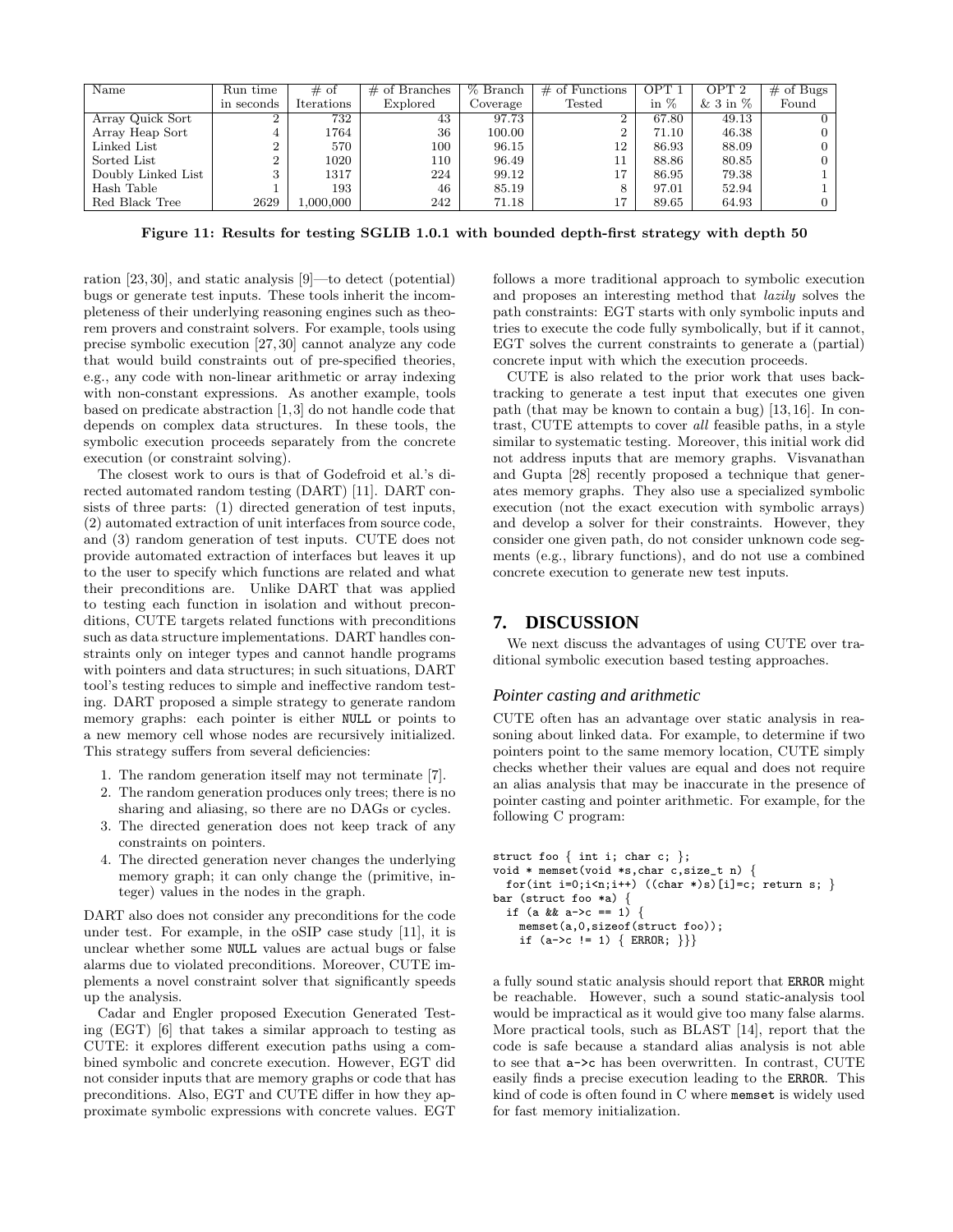# *Library functions with side-effects*

The concrete execution of CUTE helps to remove false alarms, especially in the presence of library function calls that can have side-effects. In the above code, for example, if the function memset is a library function with no source code available, static-analysis tools have no way to find out how the function can affect the global heap. In such situations, they definitely give false alarms. However, CUTE can tackle the situation as it can see the side-effect while executing the function concretely.

## *Approximating symbolic values by concrete values*

CUTE combines the concrete and symbolic executions to make them co-operate with each other, which helps to handle situations where most symbolic executors would give uncertain results. For example, consider testing the function f in the following C code:

```
g(int x) { return x*x+(x%2); }
f(int x, int y) { z=g(x); if (y == z) { ERROR; } }
```
A symbolic executor would generate the path constraint  $y=x*x+(x\&2)$  that is not in a decidable theory. Thus, it cannot say that ERROR is reachable with guarantee. On the other hand, suppose that CUTE starts with the initial inputs x=3,y=4. In the first execution, since CUTE cannot handle the symbolic expression  $x*x+(x\%2)$ , it approximates z by the concrete value 3\*3+(3%2)=10 and proceeds to generate the path constraint y!=10. Therefore, by solving the path constraint CUTE will generate the inputs x=3,y=10 for the next run which will reveal the ERROR.

## *Black-box library functions*

The same situation arises in the above code if g is a library function whose source code is not available. A symbolic executor would generate the path constraint  $y=g(x)$  involving uninterpreted function and would give a possible warning. However, CUTE in the same way as before generates an input leading to the ERROR.

# *Lazy initialization*

One can imagine combining symbolic execution with randomization in several ways. CUTE commits to concrete values before the execution. Another approach would be to use full symbolic execution and generate concrete values on demand [27]. However, this approach does not handle blackbox library functions, executes slower as it needs to always check if data is initialized, and cannot "recover" from bad initialization as this example shows:

```
f(int x){z=x*x+(x%2); if(z==8){ERROR;} if(x==10){ERROR;}}
```
After executing the first if statement, a lazy initializer will initialize x to a random value in any run since it cannot decide the path constraint  $x*x+(x\frac{0}{2})=8$ . Thus, it would not be able to take the then branch of the second if. CUTE, however, would generate  $x=10$  for the second run as it simultaneously executes both concretely and symbolically.

# **8. CONCLUSION**

Our work shows that approximate symbolic execution for testing code with dynamic data structures is feasible and scalable. Moreover, we have shown how to efficiently generate dynamic data structures by incrementally adding and removing a node, or by aliasing two pointers. While we described an implementation for C, we have also developed an implementation for the sequential subset of Java. We are currently investigating how to test programs with concurrency using a similar method. We are also investigating the application of the technique to find algebraic security attacks in cryptographic protocols, and security breaches in unsafe languages.

## **Acknowledgements**

We are indebtful to Patrice Godefroid and Nils Klarlund for their comments on a previous version of this paper and for suggestions on clarifying the relationship of the current work with DART. Moreover, the first author benefited greatly from interaction with them during a summer internship. We would like to thank Thomas Ball, Cristian Cadar, Sarfraz Khurshid, Alex Orso, Rupak Majumdar, Sameer Sundresh, and Tao Xie for providing valuable comments. This work is supported in part by the ONR Grant N00014-02-1-0715.

# **9. REFERENCES**

- [1] T. Ball. Abstraction-guided test generation: A case study. Technical Report MSR-TR-2003-86, Microsoft Research.
- [2] C. W. Barrett and S. Berezin. CVC Lite: A new implementation of the cooperating validity checker. In Proc. 16th International Conference on Computer Aided Verification, pages 515–518, July 2004.
- [3] D. Beyer, A. J. Chlipala, T. A. Henzinger, R. Jhala, and R. Majumdar. Generating Test from Counterexamples. In Proc. of the 26th ICSE, pages 326–335, 2004.
- [4] D. Bird and C. Munoz. Automatic Generation of Random Self-Checking Test Cases. IBM Systems Journal, 22(3):229–245, 1983.
- [5] C. Boyapati, S. Khurshid, and D. Marinov. Korat: Automated testing based on Java predicates. In Proc. of International Symposium on Software Testing and Analysis, pages 123–133, 2002.
- [6] C. Cadar and D. Engler. Execution generated test cases: How to make systems code crash itself. In Proc. of SPIN Workshop, 2005.
- [7] K. Claessen and J. Hughes. Quickcheck: A lightweight tool for random testing of Haskell programs. In Proc. of 5th ACM SIGPLAN International Conference on Functional Programming (ICFP), pages 268–279, 2000.
- [8] C. Csallner and Y. Smaragdakis. JCrasher: an automatic robustness tester for Java. Software: Practice and Experience, 34:1025–1050, 2004.
- [9] C. Csallner and Y. Smaragdakis. Check 'n' Crash: Combining static checking and testing. In 27th International Conference on Software Engineering, 2005.
- [10] J. E. Forrester and B. P. Miller. An Empirical Study of the Robustness of Windows NT Applications Using Random Testing. In Proceedings of the 4th USENIX Windows System Symposium, 2000.
- [11] P. Godefroid, N. Klarlund, and K. Sen. DART: Directed automated random testing. In Proc. of the ACM SIGPLAN 2005 Conference on Programming Language Design and Implementation (PLDI), 2005.